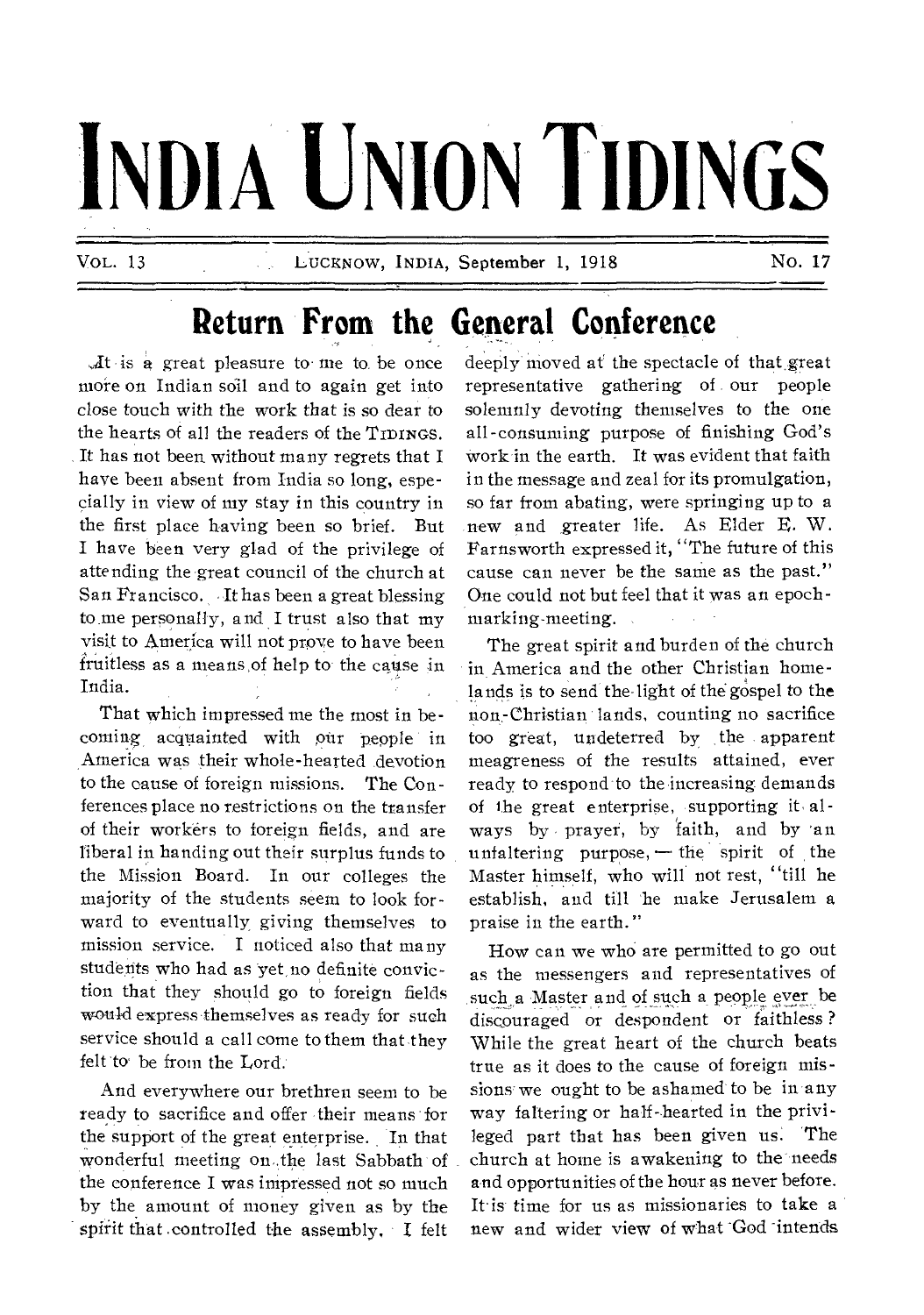to be the future of the work. There are developments before us that will surprise us 'all. The work will assume larger proportions in spite of the difficulties of the times. We must seek to lay a good foundation in the mission committed to our care, for such work will yet bring a good harvest in the final rapid moves.

The Mission Board dealt very liberally with India in making provision for a goodly number of families to be sent to our fields, some to replace those who have been removed, and others for the extension of the Mission's efforts. About ten families had been definitely appointed up to the time of my departure from America, and other names were under consideration. It seems likely that most of those appointed will not be able to reach India until the beginning of 1919.

Pastor H. E. McWhinny with his wife and child sailed from Seattle on the 24th of April. On the 7th of June, Mrs E. E. Bruce, and Brother and Sister L. A. Semmens, with Pastor C. E. Weaks' (returning to Shanghai) and the writer, sailed from the same port. Brother McWhinny was delayed so long at Hong Kong that we overtook him there. Our party landed at Colombo on the first of August. Sister Bruce continued the journey by sea to Bombay to engage in the English Bible work there. All will he glad to see Sister Bruce in India again, who has given so many years of faithful service in this field.

Brother and Sister McWhinny are going on to Mussoorie, where they will engage in language study. Brother and Sister Semmens are remaining in Calcutta for the same purpose: We ask the prayers of the readers of the TIDINGS for these new missionaries.

The dissolution of the division conferences has released the India Union Mission from its former connection with the Asiatic Division Conference, The India. Union

will again have direct connection with the General Conference. We are glad of this, for we believe that India needs to have direct touch with the Mission Board. We have one-fifth of the world's population within our territory, and, as the chairman of the Board stated, "more than one-fifth of its problems."

The work is to be strengthened by one of the vice-presidents of the General Conference, Pastor J. E. Fulton, taking the oversight of the India Union Mission and the Australasian Union Conference. There will be no organic union between these two fields. Each will have direct communication with the Washington headquarters, and Brother Fulton will visit both fields on behalf of the General Conference. I am glad to state that Brother and Sister Fulton intend to reside in India. They will however, first visit Australia, attending the quadrennial session of that union conference, which is to be held in New South Wales in September. Pastor Fulton will then attend the Australasian camp- meetings from October to March, and the Central Polynesian Conference, which is to be held in Fiji, and will plan to reach India in time to attend our provincial general meetings during the monsoon season of 1919, and our biennial conference session in September of that year. I am sure that all our workers and churches will be glad for the additional help that is being provided for the union mission in these new arrangements.

W. W. FLETCHER.

" It is by no casual, accidental touch that wealthy, world-loving, world-worshipping souls can be drawn to Christ. These persons are often the most difficult of access. Personal effort must be put forth for them by men and women imbued with the missionary spirit, those who will not fail or be discouraged,—" *Ministry of Healing," page 213.*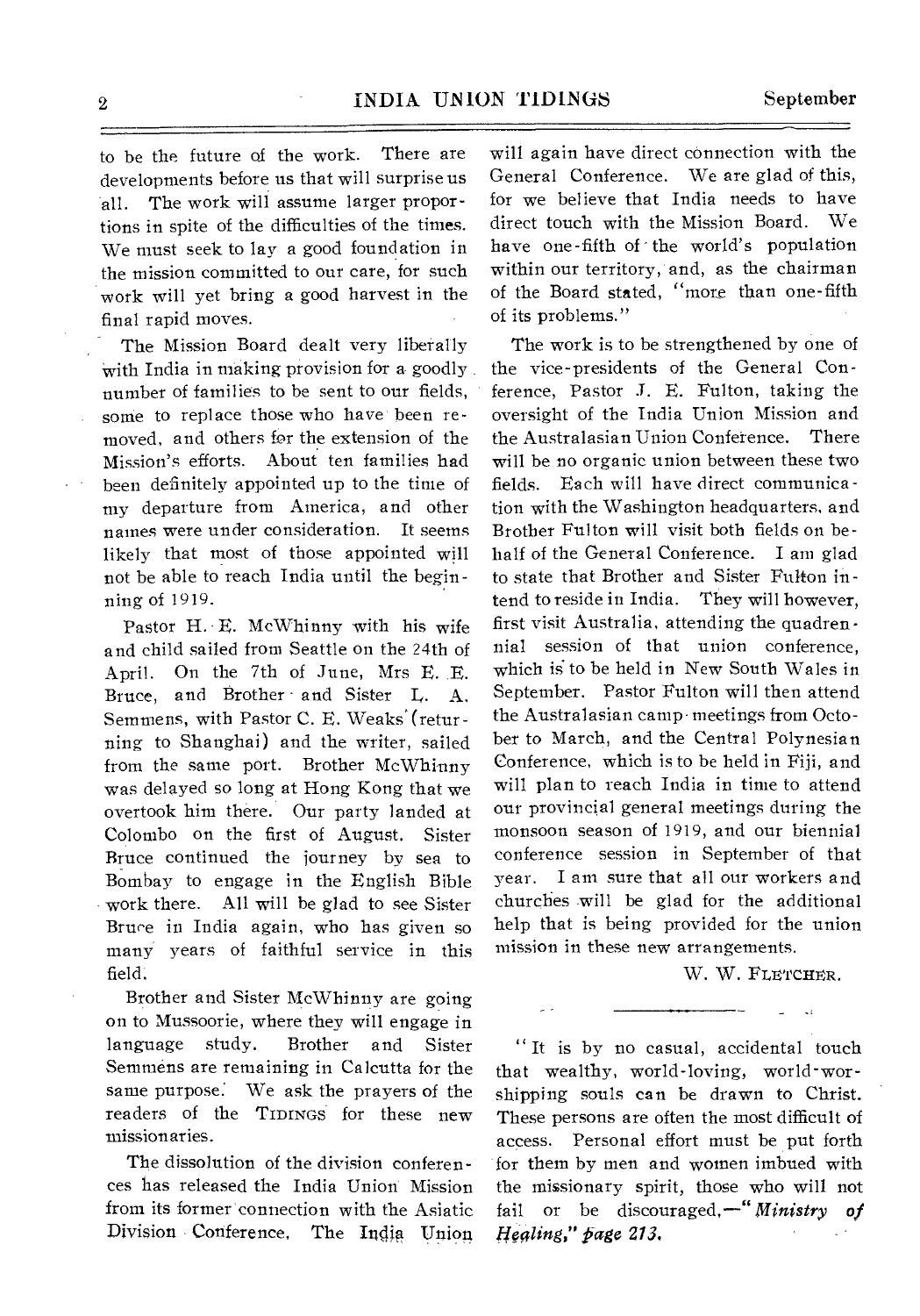## **Tamil and Malayalam Meetings**

Whilst in the Telugu field we have but the beginnings of a good effort, at Nazareth there is a well-developed Tamil church. It is about ten years since work was commenced in this station; and to-day, there is a strong Anglo-vernacular middle school of about seventy-five pupils, partly day and partly boarding, and a church of about fifty-five members; whilst a good number of former pupils and members are actively engaged in missionary enterprises in other parts of the field. The station is at present in charge of Brother Thomas who, with his wife, accepted the message in the local church.

An interesting feature at Nazareth is the measure of self -support already attained. For the six months, July-December, 1917, a total of Rs. 1503-0-3 was received in tithe, offerings, and school income, representing 54. 5 per cent of the total expense of operating the station during the same period, including the expenses of Brother Thomas and his associated evangelists and teachers, and also the boarding department of the school. For the six months, January-June 1918, the income was Rs. 1326-14-3 $\frac{1}{2}$ , representing 60. 5 per cent of the corresponding expenditure. In addition to this, a sum of over 1500 has been subscribed locally towards the cost of erecting a church building, a project which is very dear to the hearts of the church members.

Good attendances were maintained throughout all the recent series of meetings, a hundred and fifty or so being present at times; and close attention was paid to the studies presented. We have already reported concerning the little band of colporteurs which has gone out from Nazareth; and it may be added that the same spirit of keenness which characterizes that venture pervades the Sabbath school and other departments of the local work.

Encouraging reports of the progress of

the Tamil work being carried on in Pondicherry and Madras were rendered by Brethren Devasahayam and Asirvatham respectively. In each of these places we have a little company of believers which is steadily growing. Brother Ponniah told of the efforts being put forth at Arumuganari, a small village near Nazareth to which he has recently been transferred. It is hoped that still more Tamil stations can be opened out in the near future, there being many calls. In Ceylon too, where several of the Nazareth church members are engaged in trade, there are little companies calling for attention.

Since the last annual meeting in South India, the training school has been transferred from Coimbatore to Bangalore, where Brother G. G. Lowry now has his headquarters. Brother Meleen has recently taken over charge of the boys' department, whilst Sister Lowry continues to care for the girls. On our way north we were glad of the opportunity of spending a little time in Bangalore and seeing what is being done there.

At the close of the Tamil meetings, which lasted from July 11-16, Brother Meleen returned to Bangalore, and Brother and Sister Lowry, Brethren Blue and Thomas, and the writer, went on to Travancore for the Malayalam meeting at Neyyattinkara.

The effort in Travancore has been in operation for some three years or more, and is another testimony to the value of our literature as a forerunner of the message. Malayalam being very akin to Tamil, our literature in the latter language went ahead of us and gave rise to calls which led us to open our work in these parts. Now a quarterly in Malayalam is published, and other literature is in course of preparation.

At Neyyattinkara is located a fivestandard school; whilst within a five miles' radius we have three other small stations,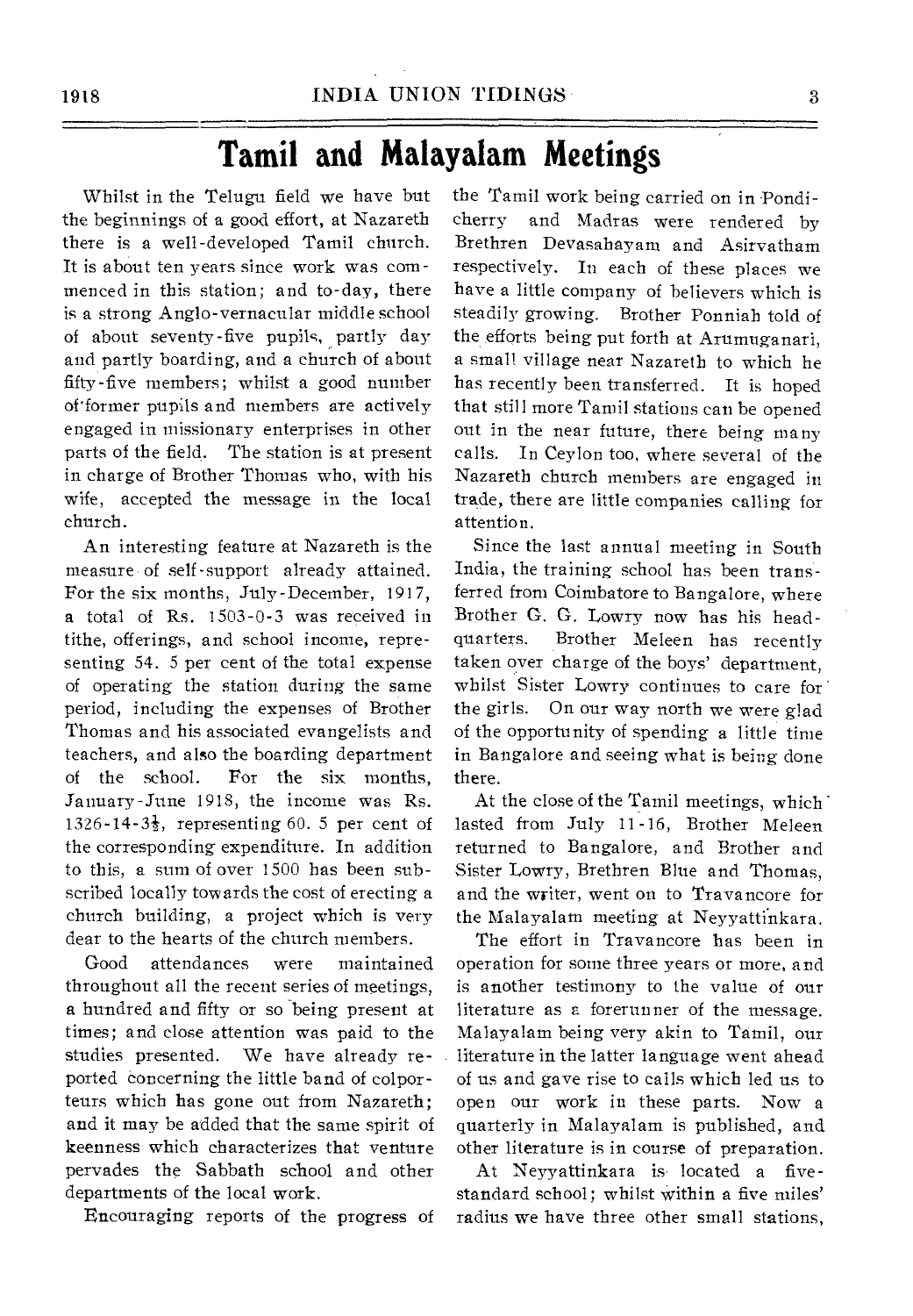at two of which primaty secular schools are conducted; and at all four regular Sabbath schools are in operation. Some thirty-five or so believers had been baptized previously, about fifteen more candidates being presented at this meeting. Unfortunately Brother Blue and I had to leave before the meetings closed, so could not be present at the baptism.

The cause in Travancore offers great encouragement; and our present great need seems to be that of more trained labourers who can lead out in little centres of influence such as those already in operation, for there is no lack of openings, and the people are eager to become 'disciples.' Brethren Joshua, Santhanam and Abel are working faithfully; and we hope that they may soon be joined by many more.

Over one hundred sixty were present in Sabbath school, the three outlying compa nies having come in for the occasion. The classes were conducted in the usual way ; and the giving of the collection was heartily entered into. These people are just poor sons of the soil who do not see much ready cash ; so their offering was reminiscent of

the widow's mites. Apart from the gift of foreign missionaries present, a total of ninety coins of an aggregate value of thirteen annas, was given. Travancore has its own small currency, the smallest coin being valued at one twenty-eighth of an anna; and thirty-six of these small coins were contributed. The next coin equals four of the small ones, forty of these being<br>contributed. We are glad that' of their meagre incomes these good people gave as they did, for even the smallest, of these coins can be used in the purchase of the necessaries of every=day life, and represents far more to them than it does to us.

Throughout the meetings a real spirit of enquiry was evident; and we left to return northwards feeling greatly encouraged by all that we had seen and heard, and much impressed with the urgent need of more help being supplied to this section.

We were glad to meet Brother and Sister Woodward who are at present engaged in studying Malayalam, the meanwhile they look forward eagerly to the time when they may be able to take up their duties in these parts. A. H. WILLIAMS.

## **Simla**

The<sub>7</sub>Thirteenth Sabbath exercises were entered upon with the usual keen interest and given an appropriate local colouring as the following stanza from a transposed song will indicate.

From northern India's mountains,

From southern hills and strands,

From vast plains void of fountains,

From Punjab's fertile lands,

From ancient Brahmaputra,

From Bengal's palmy plains,

They call us to deliver

Their souls from error's chains.

The special Thirteenth Sabbath collection netted Rs. 110, for which result we are happy.

At our recent Home Missionary meeting

the church decided to again adopt the "Missions Investment" plan, preparatory for this year's annual offering, Last season the net earnings resulting from various investments for missions netted over seven hundred rupees, and we are hoping to reach the one thousand mark this season.

July 27th, we conducted a benefit service for the British and Foreign Bible Society which resulted in a donation of Rs. 323. It is a pleasure to offer the Bible Society such a substantial evidence of our interest and co-operation in their good work.

On account of being without assistants this season, neither Mrs. Menkel nor I have been able to do the visiting or give the personal Bible studies we have the last few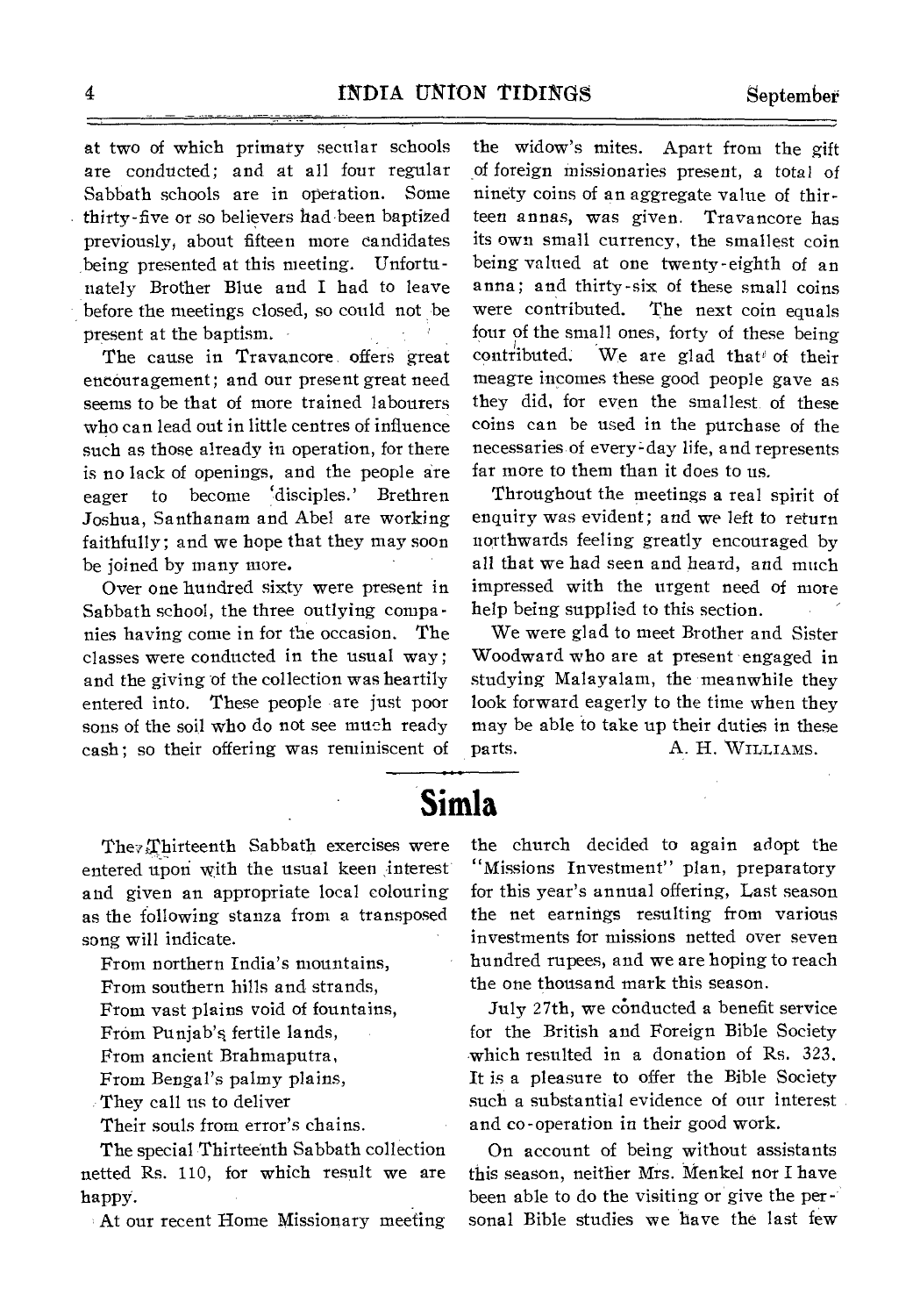years; but it is very encouraging that, notwithstanding the necessary curtailing of personal work, the attendance and interest at the regular services are steadily increasing.

The medical department is running at full pressure and we are enjoying the many opportunities of heart-to-heart talks with patients regarding eternal interests.

H. C. MENkEL, M. D.

## **A Happy Event**

"It is not good for the man to be alone; I will make him an help meet for him." This word is as true today as when it was spoken in Eden. If there is any place in the world where one realizes the need of a helpmeet in the midst of the difficulties and trials that one has to face, that place is in a foreign mission field like India. We are glad to let the readers of TIDINGS know that the Lord has graciously supplied this need in the lives of two of our workers here in Bengal, in a way which we trust will tend toward the future happiness of the ones directly concerned and to the advance of the cause in this part of the field.

On Wednesday, August 7th, Brother W. H. Stevens, and Sister Della Burroway

were united in the sacred ties of matrimony, the ceremony being performed by Pastor Fletcher, assisted by the writer. After the service, which was held at 7 A. M. in our meeting hall on Free School Street, a. wedding breakfast was served in true Bengali fashion at the Girls' School, to which our newly arrived workers were invited. Seated upon mats alongside of the boys and girls of our Bengali schools, we partook of the feast, made all the more enjoyable because of the atmosphere of love and fellowship which prevailed.

Our prayers and best wishes will follow Brother and Sister Stevens as they take up with renewed courage the work to which they have devoted their lives.

L. J. BURGESS.

| <b>Magazine Sales</b>                  |       |           |                   |                  |        |     |                 |  |  |
|----------------------------------------|-------|-----------|-------------------|------------------|--------|-----|-----------------|--|--|
|                                        |       | No. Agts. | Hours             | Subs.            | Copies |     | Rs. Value       |  |  |
| <b>BENGALI</b><br>$\ddot{\phantom{a}}$ | March | 6         | 642               | 158              | 849    | 82  | 11 <sub>0</sub> |  |  |
|                                        | April | 7         | 177               | 21               | 1136   | 25  | 6 0             |  |  |
|                                        | May   | 7         | 514               | 341              | 656    | 117 | 80              |  |  |
|                                        | July  | 9         | 819<br>$\cdot$    | 194              | 1249   | 86  | 49              |  |  |
| TAMIL                                  | April | 6         | 486<br>$\epsilon$ | 252              | 670    | 183 | 36              |  |  |
|                                        | May   | 6         | 487               | 144              | 338    | 128 | 150             |  |  |
|                                        | July  | 6         | 343               | 83               | 250    | 131 | 126             |  |  |
| TELUGU                                 | April | 4         | 296               | $\boldsymbol{2}$ | 375    | 55  | 73              |  |  |
|                                        | May   | 7         | 56                |                  | 281    | 46  | 109             |  |  |
|                                        | July  | .9        |                   |                  |        | 77  | 10 <sub>0</sub> |  |  |
| MALAYALAM                              | May   | 7         |                   |                  | 459    | 37  | 43              |  |  |

NOTE 'Value' includes miscellaneous sales as well as magazine sales.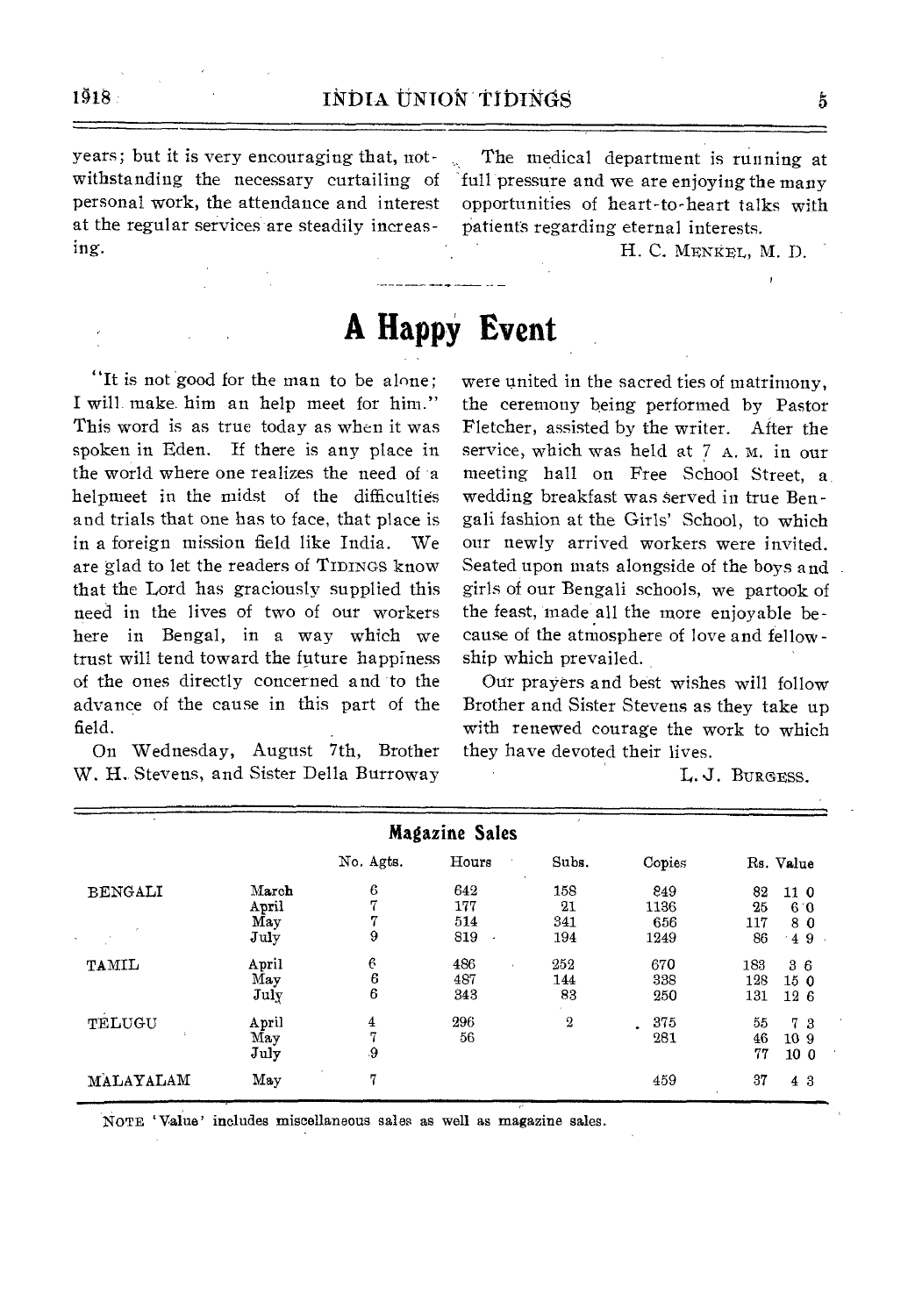## **Literature Sales**

It is some time since any statistics of vernacular literature sales were published, which we regret; but the foregoing is a summary of the reports which have reached us during the past few months. We trust to receive material soon which will make a more complete report possible. Judging by the amount of literaure our Lucknow press is turning out,

there must be heavy sales of Urdu, Marathi, Gujerati, and Hindi publications; whilst over in Burma, Brethren Carratt, Beckner and others are working hard, with the result that the *Kin Saung* subscription list is well into the thousands. Large sales of Chinese magazines are also reported from the same section.

A. H. W.

| <b>Statistical Report</b>                                           |                               |                |                |                |                  |                 |                |  |  |
|---------------------------------------------------------------------|-------------------------------|----------------|----------------|----------------|------------------|-----------------|----------------|--|--|
| OF THE INDIA UNION MISSION FOR SECOND QUARTER, 1918.                |                               |                |                |                |                  |                 |                |  |  |
|                                                                     | Union                         | Bengal         | Bombay         | Burma          | North I.         | South I.        | Totals         |  |  |
| European labourers :-                                               |                               |                |                |                |                  |                 |                |  |  |
| Ordained ministers                                                  | 3                             | $\overline{2}$ | $\overline{2}$ | 2              | $\boldsymbol{2}$ | 2               | 13             |  |  |
| Licensed ministers                                                  | 5                             | 3              | 1              | 3              | 5                | 2               | 19             |  |  |
| Licensed missionaries (men)                                         | 5                             | $\mathbf{1}$   | 1              | $\overline{2}$ | 1                | 1               | 11             |  |  |
| (married women)<br>,<br>,                                           | 14                            | 5              | 3              | 7              | 8                | $\overline{5}$  | 42             |  |  |
| <i>(unmarried)</i><br>,,<br>,                                       | $\overline{\mathbf{2}}$<br>") | 1              |                |                | $\mathbf{1}$     |                 | 4              |  |  |
| Teachers (not incl. above)                                          | $\boldsymbol{2}$              |                |                | 1              |                  |                 | 3              |  |  |
| Canvassers<br>$\overline{\mathbf{u}}$<br>$\ddot{\phantom{1}}$<br>,, |                               |                |                |                |                  |                 | 0              |  |  |
| Other labourers                                                     |                               |                |                |                | 1                |                 | 1              |  |  |
| Total European labourers                                            | 31                            | 12             | 7              | 15             | 18               | 10              | 93             |  |  |
| Indian labourers :-                                                 |                               |                |                |                |                  |                 |                |  |  |
| Ordained ministers                                                  |                               | 1              |                |                |                  | 1               | $\overline{2}$ |  |  |
| Licensed ministers                                                  |                               |                |                | 2              |                  | 2               | 4              |  |  |
| Licensed missionaries (men)                                         |                               |                |                | 1              | 3                | 1               | 5              |  |  |
| (women)<br>$\bullet$<br>$^{\prime\prime}$                           |                               |                |                |                | 3                |                 | 3              |  |  |
| Teachers (not incl. above)                                          |                               | 8              | 1              | g              |                  | 20              | 38             |  |  |
| Canvassers,<br>,,<br>,,                                             |                               | 5              | 3              |                | 8                | $\overline{2}$  | 18             |  |  |
| Other labourers                                                     | $*25$                         | 8              |                | $\mathbf{1}$   | 4                | 6               | 44             |  |  |
| Total Indian labourers                                              | 25                            | 22             | 4              | 13             | 18               | 32              | 114            |  |  |
| Total Eur. and Ind. labourers                                       | 56                            | 34             | 11             | 28             | 36               | 42              | 207            |  |  |
| No. churches                                                        |                               | 7              | 3              | $\mathbf 2$    | $\overline{4}$   | $\overline{4}$  | 20             |  |  |
| Membership                                                          |                               | 211            | 50             | 126            | 122              | 112             | 621            |  |  |
| No. cómpanies                                                       |                               |                |                | 2              |                  | $\cdot 2 \cdot$ | $\overline{4}$ |  |  |
| Membership                                                          |                               |                |                | 11             |                  | 54              | 65             |  |  |
| Total membership                                                    |                               | 211            | 50             | 137            | 122              | 166             | 686            |  |  |
| No. added by baptism                                                |                               |                | 2              |                |                  | 5.              | 7              |  |  |
| No. added by vote                                                   |                               |                | 1              |                |                  |                 | 1              |  |  |
| Unbaptized adherents                                                |                               | 78             |                | 40             | 27               | 227             | 372            |  |  |

\*Press employees, including Hindus and Mohammedans.

All labourers under the direct control of the Union Mission are enumerated in the Union column,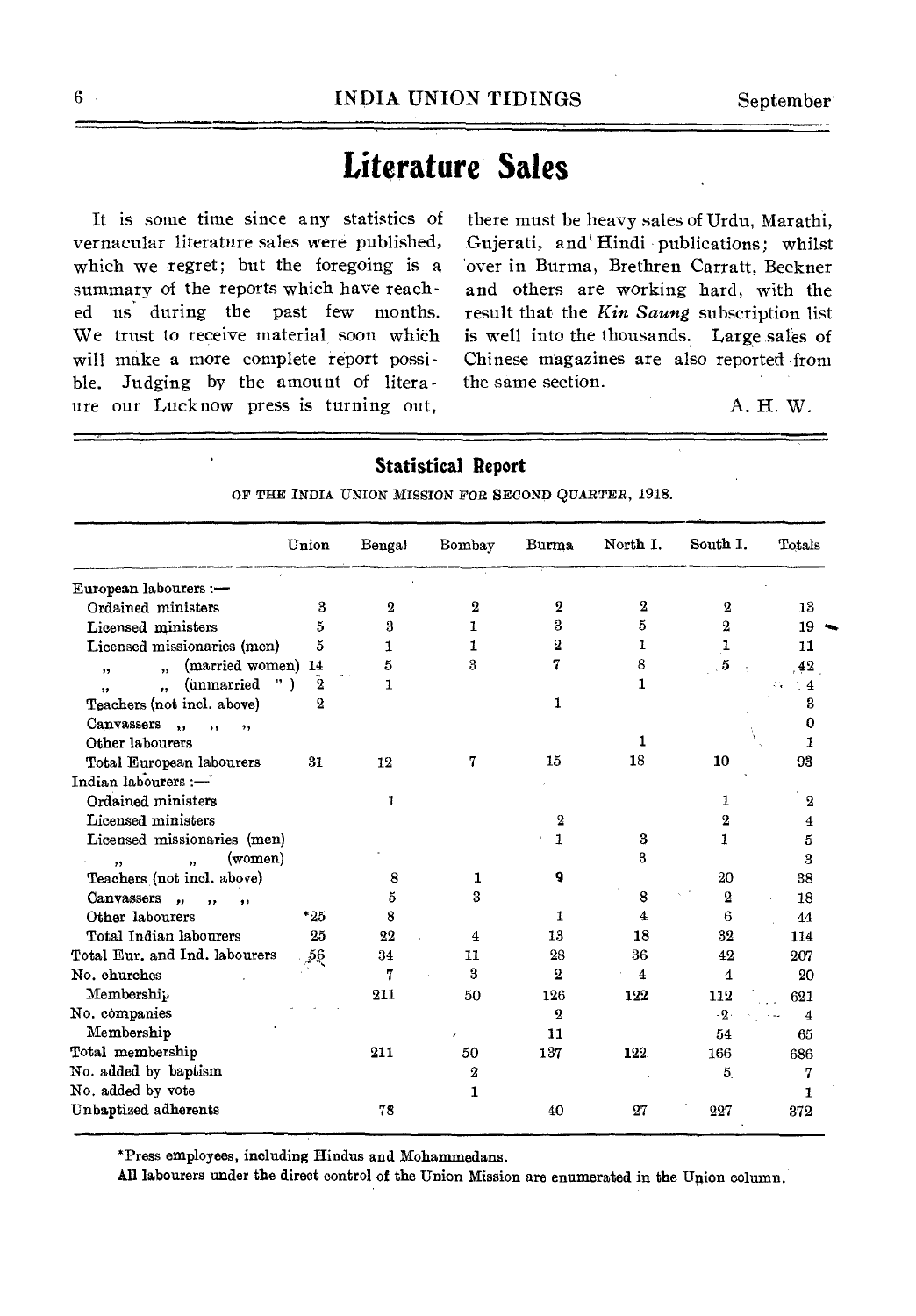### **Sabbath School Report**

FOR SECOND QUARTER, 1918.

|                           |    | No. Schools Membership  | Average<br>Attendance Dept. | $_{\rm Home}$    | Regular<br>Offerings                 | 13th Sabbath<br>Offerings            | Total                         |
|---------------------------|----|-------------------------|-----------------------------|------------------|--------------------------------------|--------------------------------------|-------------------------------|
| Bengal Mission            |    |                         |                             |                  |                                      |                                      |                               |
| Calcutta (English)        |    | 63                      | 51                          | 13               | 9<br>162<br>4                        | 133<br>2<br>9                        | 295<br>7<br>6                 |
| Calcutta (Bengali)        |    | 57                      | 32                          | 10               | 9<br>39<br>5                         | 32 12<br>$\mathbf{o}$                | 72<br>1<br>9                  |
| Calcutta Out School       |    | 11                      | 11                          |                  |                                      |                                      |                               |
| East Bengal               |    | 90                      | 79.                         |                  | 17<br>9<br>11                        |                                      | 9<br>17 11                    |
| Karmatar                  |    | 47                      | 46                          |                  | 3<br>10<br>3                         | 3<br>1<br>0                          | 6<br>3<br>11                  |
| TOTAL                     | 5  | 268                     | 219                         | 23               | 229<br>9<br>6                        | 167<br>$\mathbf{1}$<br>9             | 3<br>396 11                   |
| Bombay Mission            |    |                         |                             |                  |                                      |                                      |                               |
| Bombay                    |    | 22                      | 20                          |                  | 167<br>9<br>$\mathbf{0}$             | 160<br>0<br>0                        | 327<br>9<br>0                 |
| Kalyan                    |    | 56                      | 47                          |                  | 22<br>9<br>$\overline{4}$            | 7<br>$7\;13$                         | $\boldsymbol{2}$<br>30<br>4   |
| Lonavla<br>$\rightarrow$  |    |                         |                             |                  |                                      |                                      |                               |
| Manmad                    |    | 6                       | 5                           |                  | 9<br>5 11                            | 3<br>$\mathbf 0$<br>0                | 8<br>9<br>-11                 |
| TOTAL                     | 4  | 84                      | 72                          |                  | 6<br>195<br>9                        | 170 13<br>7                          | 366<br>7<br>1                 |
| Burma Mission             |    |                         |                             |                  |                                      |                                      |                               |
| Kalaw                     |    | 13                      | 12                          |                  | 6<br>34<br>7                         | 6<br>7<br>0                          | 40 14<br>6                    |
| Kamamaung                 |    | $\overline{\mathbf{4}}$ | 4                           |                  | $\mathbf{1}$<br>9<br>$\overline{4}$  | 7<br>$\mathbf{1}$<br>6               | 5<br>9<br>3                   |
| Meiktila                  |    | 25                      | 20                          |                  | 9<br>54 12                           | $\boldsymbol{2}$<br>6<br>13          | 67 15<br>3                    |
| Myanaung                  |    | 6                       | 5                           |                  | $\mathbf 0$<br>10<br>1               | 12<br>0<br>$\Omega$                  | 22<br>1<br>$\theta$           |
| Myanaung Out School       |    | $\overline{\mathbf{4}}$ | $\overline{4}$              |                  | $\boldsymbol{2}$<br>3<br>0           |                                      | 2<br>3<br>$\theta$            |
| Rangoon (English)         |    | 50                      | 41                          |                  | $\overline{2}$<br>9<br>70            | 0.<br>120<br>0                       | $\overline{2}$<br>190<br>۰9   |
| Rangoon (Burmese)         |    | 18                      | 9                           |                  | 13<br>$\mathbf{1}$<br>0              | 0<br>8<br>0                          | 1<br>$\mathbf 0$<br>21        |
| TOTAL                     | 7  | 120                     | 95                          |                  | 188 13<br>9                          | 161<br>$\mathbf{1}$<br>0             | 349 14<br>9                   |
| North India Mission       |    |                         |                             |                  |                                      |                                      |                               |
| Agra                      |    | 14                      | 14                          |                  | 18<br>0<br>0                         | 8<br>4<br>0                          | 22<br>8<br>0                  |
| Cawnpore                  |    | 10<br>19                | 7                           |                  | 43<br>$\mathbf 0$<br>$\mathbf 0$     | 8<br>12<br>0                         | 55<br>8<br>$\mathbf{0}$       |
| Chuharkana                |    | 38                      | 16<br>35                    |                  | 20 12<br>$\theta$<br>20<br>$\Omega$  |                                      | 20 12<br>$\theta$             |
| Garhwal<br>Hapur          |    | 9                       | 7                           |                  | 8<br>9<br>12<br>1                    | 5<br>$\circ$<br>0<br>5<br>2<br>0     | 25<br>8<br>0<br>3<br>9<br>17  |
| Lucknow                   |    | 13                      | 12                          |                  | 3<br>43<br>6                         | $\overline{5}$<br>$\bf{2}$<br>6      | 9<br>45 11                    |
| Mussoorie                 |    | 60                      | 52                          |                  | 9<br>194<br>9                        | 57 11<br>0                           | 9<br>252<br>$\overline{4}$    |
| Najibabad                 |    | 29                      | 26                          |                  | 12<br>8<br>6                         | 3<br>9<br>1                          | 13 12<br>3                    |
| Najibabad Out School      |    | 23                      | 20                          |                  | 3<br>3<br>11                         | 7<br>9                               | 3<br>0<br>4                   |
| Rae Bareli                |    | 3                       | 3                           |                  | $\boldsymbol{2}$<br>$\mathbf 0$<br>0 | $\boldsymbol{2}$<br>0<br>$\mathbf 0$ | 4<br>$\mathbf{0}$<br>$\theta$ |
| Simla                     |    | 32                      | 27                          | $\boldsymbol{2}$ | 156 12<br>6                          | 0<br>0<br>110                        | 266 12<br>6                   |
| TOTAL                     | 11 | 250                     | 219                         | $\overline{2}$   | 527<br>$\mathbf{0}$<br>6             | 200 14<br>$\mathbf 0$                | 728<br>0<br>$\overline{4}$    |
| South India Mission       |    |                         |                             |                  |                                      |                                      |                               |
| Bangalore                 |    | 40                      | 34                          |                  | 20<br>8<br>0                         | 9<br>47 15                           | 9<br>68<br>7                  |
| Madras (English)          |    | 10                      | 6                           |                  | 23<br>$\mathbf 2$<br>6               | 4 1 2<br>0                           | 27 14<br>6                    |
| Madras (Tamil)            |    | 14                      | 12                          |                  | $\mathbf{s}$<br>$\mathbf 0$<br>4     | $3\,11$<br>1                         | 3<br>8<br>1                   |
| Narsapur                  |    | 9                       | 7                           |                  | $\mathbf{2}$<br>9<br>6               |                                      | $\overline{2}$<br>9<br>6      |
| Nazareth                  |    | 110                     | 80                          |                  | 7<br>16<br>$\boldsymbol{2}$          | $\boldsymbol{2}$<br>5<br>4           | 5<br>$\theta$<br>20           |
| Nazareth Out Schools      |    | 10                      | 9                           |                  |                                      |                                      |                               |
| Neyyattinkara             |    | 78<br>92                | 49<br>63                    |                  | 6<br>0<br>0<br>8<br>0<br>$\mathbf 0$ | 0<br>5<br>0                          | 11<br>$\Omega$<br>0           |
| Neyyattinkara Out Schools |    | 28                      | 24                          |                  | 3<br>8<br>$\mathbf 0$                | 3<br>1<br>$\mathbf 0$                | 0<br>- 8<br>0<br>3<br>11      |
| Pondicherry<br>Rajamundry |    | 15                      | 11                          |                  | $\mathbf{0}$<br>11<br>8              | $\overline{2}$<br>4<br>0             | 1<br>$\mathbf{0}$<br>13 12    |
| Taugaserrie               |    | 3                       | 3                           |                  | 12<br>$\theta$<br>0                  | 1<br>0<br>0                          | 18<br>0<br>0                  |
| <b>TOTAL</b>              | 11 | 409                     | 298                         |                  | 112<br>6 10                          | 71 14<br>3                           | 184<br>5<br>1                 |
| GRAND TOTALS              | 38 | 1131                    | 903                         | 25               | 7<br>1253 13                         | 771 12<br>7                          | 2025 10<br>$\boldsymbol{2}$   |

l,